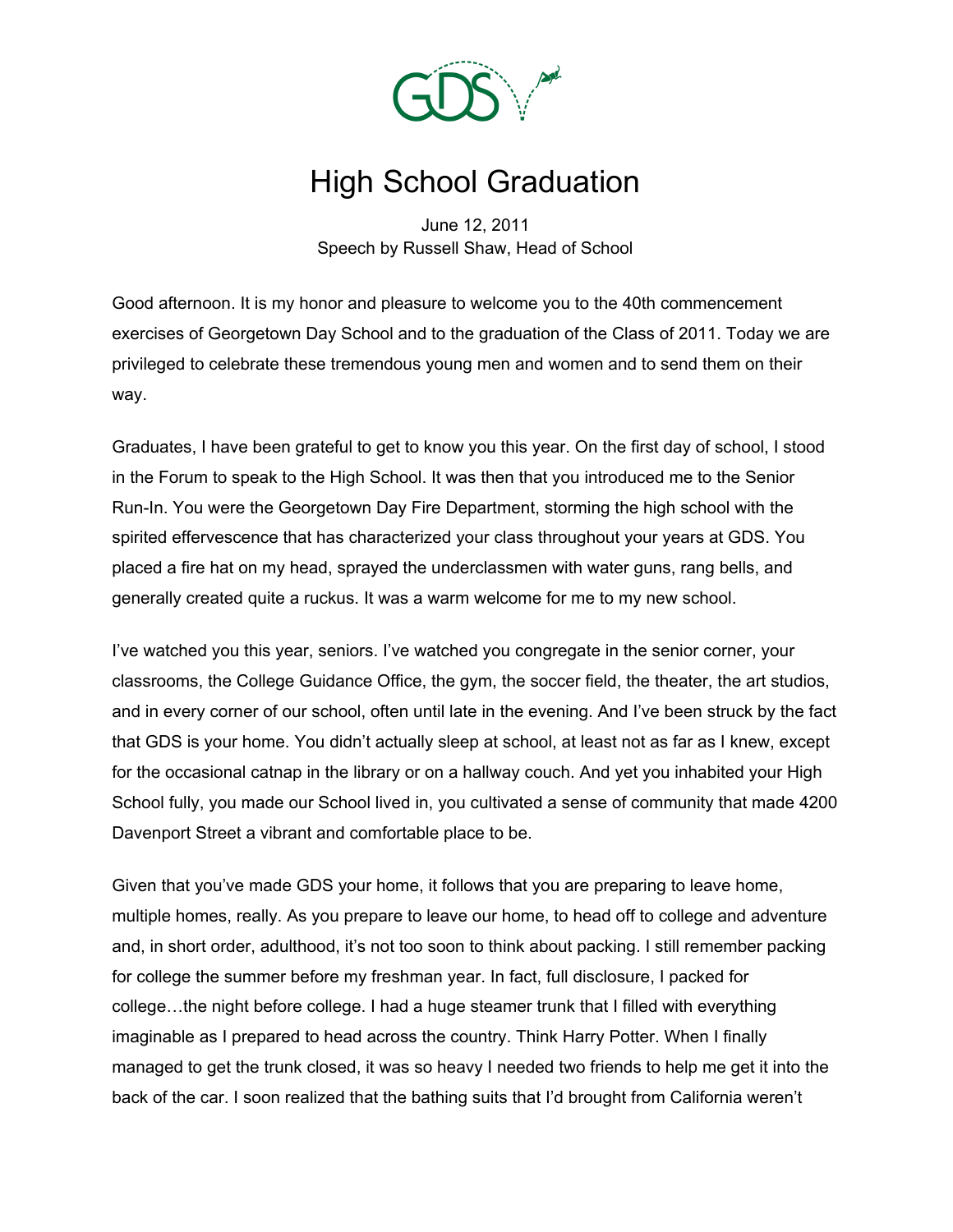quite suited to New England. What I needed was an overcoat. And boots.

So, Class of 2011, mindful of the dangers of procrastination, I'm going to help you with a packing list right now. In preparation for making this list, I asked your teachers what they would like to send you away with as you prepare to leave GDS. I asked you the same question.

I received a wealth of answers from both groups, far too many to share here. I know your teachers always want you, their students, to take center stage, and so I've decided to yield most of their time to you. I will share a few brief suggestions from your teachers, however.

Winston gives you advice to take with you. He writes, "Your biggest asset in life—more than your alma mater, your degree, your connections—will be your ability to get along with people. Without this, you won't have any friends and you'll never get hired. Most important, you'll never get a date. Now wouldn't that be a shame."

Barbara Bergman sends you with advice as well. "You need to call home at least weekly or risk finding your parents waiting at the door of your dorm room."

And Richard Avidon recommends that you take along with you, "your innocence. You might think you already lost it, but check the lost and found…everything turns up there, eventually."

So what are the things you wrote to me to say that are packing for yourselves?

**Hunter Fortney** will bring, "a few friends that I have known so long they could count as siblings (a plus for an only child); a pretty decent education, I must admit; memories of a school with a soul; and, most important, a few wonderful items from the lost and found." (Perhaps he found his innocence there).

**Rachel Coyne** writes, "I'm taking my Hoppers. I don't know what I'm going to do next year without one. I write down my homework but I also write down when I'm visiting my sister in Pittsburgh and what time my TV shows are on. I love the feeling of checking off my finished English paper and counting down the days until the last day of classes. Now I'm going to have to find a new place to organize and record my life. I'm also taking the Astroturf in my soccer cleats and my sports bag. Whenever I see the little black pellets I think of the hot, summer days of soccer preseason and the cold, winter afternoons of lacrosse games. More important, I think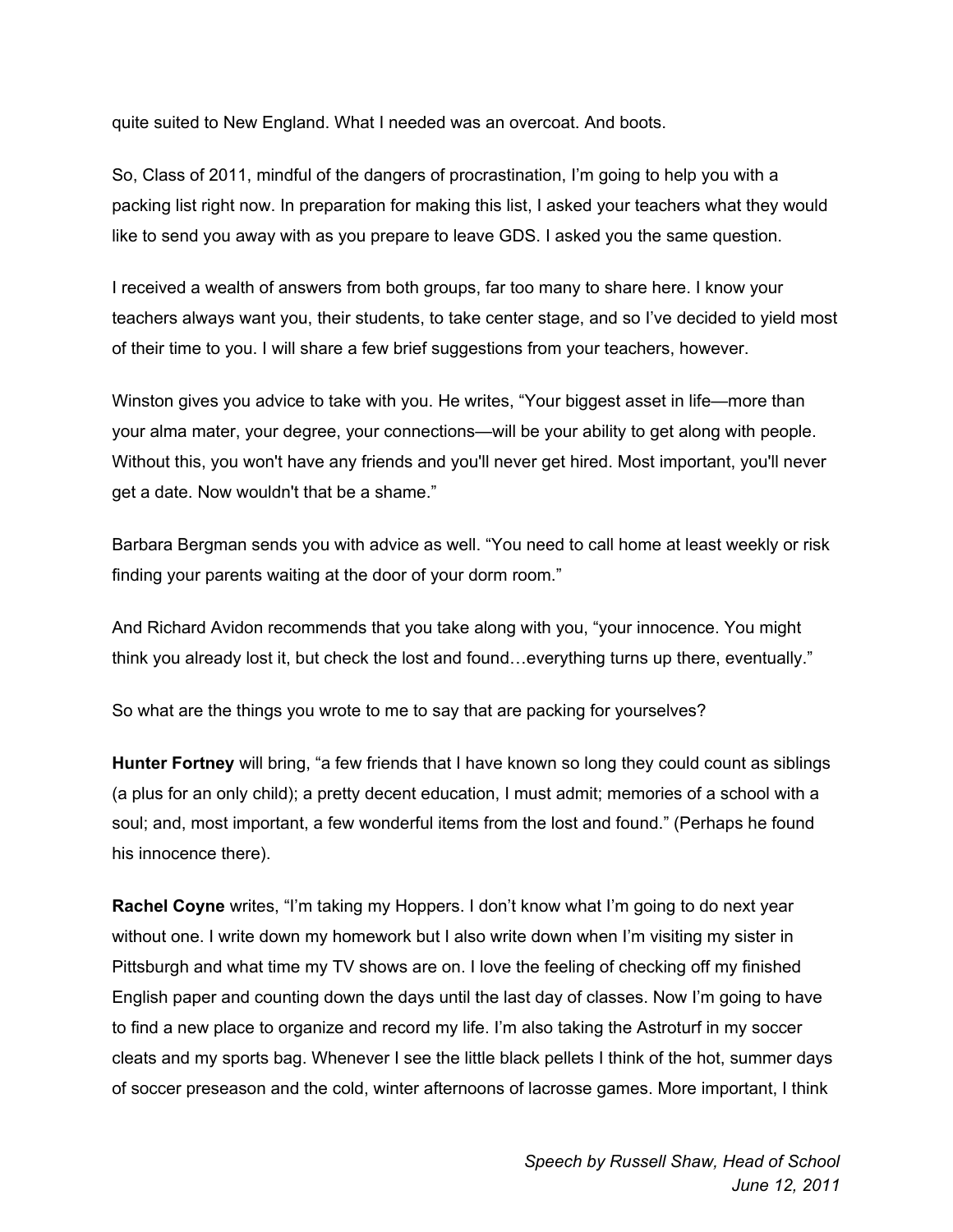of the teams I have loved being a part of at GDS and will remember as I move to a different school."

**Eva Stevenson** shares: "I wanted to tell you that I will not be at my graduation ceremony. Do not worry—I am not anticipating being arrested. The reason I will not walk at graduation is that I will be in Uganda working with a women's microfinancing organization. This organization is called Women's Microfinance Initiative (WMI) and so far the organization has had a one hundred percent success rate and has even spread from villages in Uganda to villages in Kenya. I will be working in a small village called Buyobo alongside my cousin who has been living there and working with WMI since September."

Eva continues, "I will always remember studying in the first integrated school in DC, and learning by the values that this school was founded upon. I will always remember the phenomenal teachers that I have had—the ones who have opened my mind up to entirely new worlds of ideas and have challenged my many preconceptions of this world. I will always remember the activists I have met at this school—both students and teachers—people, who like me, (I know this sounds clichéd, but it's true) really do want to change the world."

**Ben Ernst** writes, "My extracurricular life at GDS was wrestling. The GDS wrestling program has given me more than I can possibly realize at this time, and played a huge role in shaping me into who I am today. GDS wrestling taught me that with most things in life, you get out what you put in. GDS wrestling conditioned my mind and my body, giving me self-control that I was previously lacking. I know how bad it feels to lose and how amazing it feels to win. I learned how to follow, listen, and learn from people older and more experienced than me, and how to lead and teach those younger than me. I learned how good it feels to be recognized for my dedication and that it is 100% worth the work and sacrifice.

"GDS made me feel at home away from home, and I will miss it. But after spending half my life in the institution, I will be forever GDS. GDS will never leave me, the very culture of the place is branded on my values and personality, and I will wear that brand with pride for the rest of my life."

**Chris Pecaro:** "More than the hideously good education I've received in any academic field, I've learned at GDS how to think and live for myself, and learned to love across the boundaries of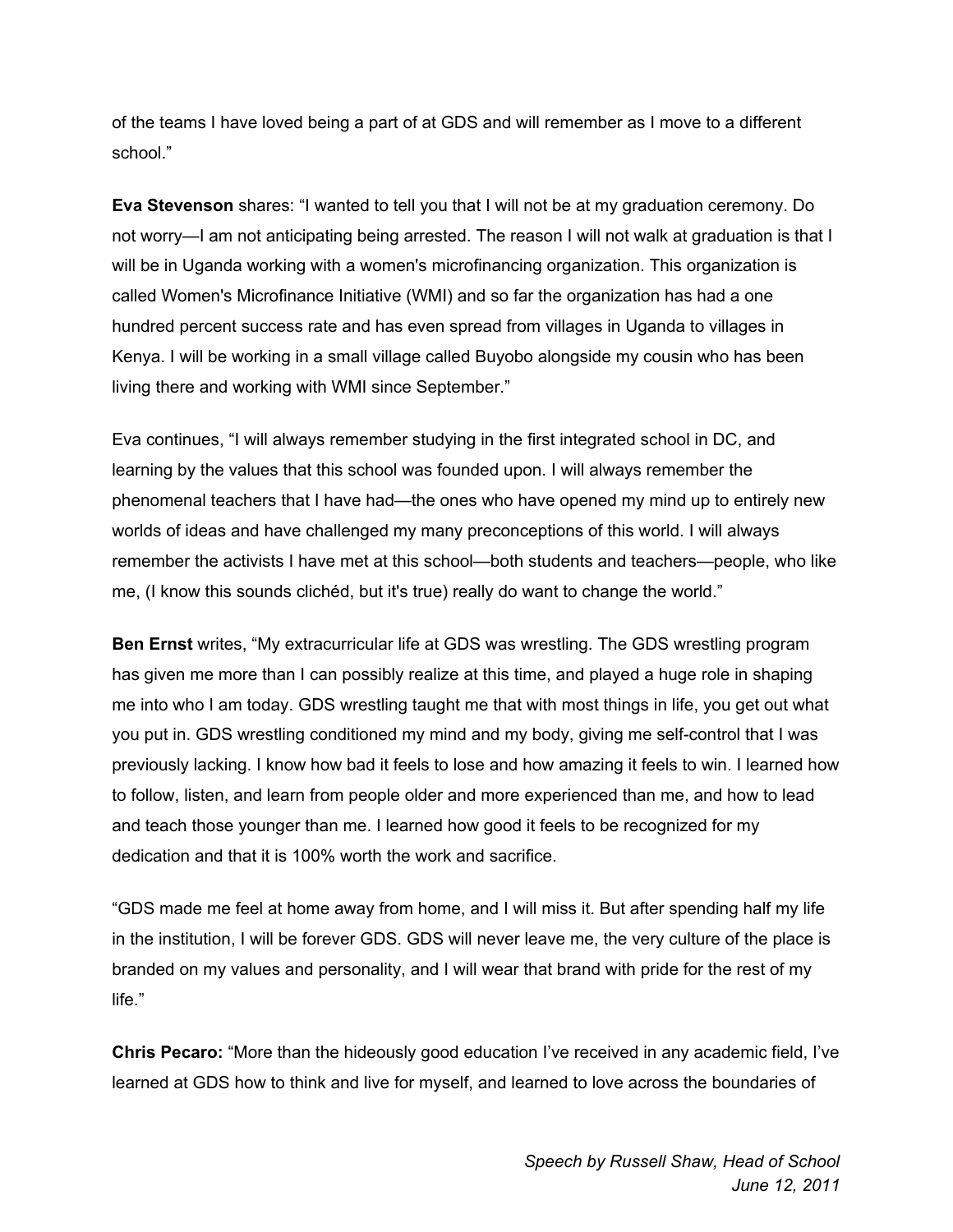identity that so often impede good friendships from ever flourishing. After growing up in a school that was rigid in atmosphere and wonder-bread-white in its demography, going to GDS has been a godsend. The art programs, of which photography and theater I can speak with authority, are some of the best around not because of ample resources or even because of the top gun instruction, but because of the hands-off attitude that defines them. Frankly, I've been treated like a kid in a sandbox. I've been able to create and innovate and fail without an adult telling me no, and it's made all the difference. I'm going to Columbia next year with the full intention of becoming an artist (more specifically a writer) at an age and era when most kids have had their artistic dreams and aspirations thoroughly beaten out of them, and it's entirely a result of the encouragement I've received from faculty here at GDS.

"My best friends here are Jewish, I have a black girlfriend, and to say it as simply as possible: it's just not a big deal, as should always be the case. The same can't be said for too many schools, and I am more than aware of how lucky I am to have attended a place like GDS. Two guys can walk down the hallways here holding hands, and rather than receiving taunts or over-exuberant encouragement, no one bats an eyelash. More than anything we learn from our classes, if we can learn to love each other we can change the world. I came to this school stunningly ignorant as to how to do so, and I leave with a fair degree of expertise."

Finally, seniors, what am I giving you to put in your steamer trunk? I'm giving you a book—actually, I gave it to you at graduation rehearsal on Wednesday and for those of you who didn't get one, I've brought extras here today. The book by Colum McCann, *Let the Great World Spin*, won the National Book Award in 2009. It is based loosely on the story of Philippe Petit, a French high-wire artist who gained fame for his tightrope walk between the twin towers of the World Trade Center on August 7, 1974. Petit didn't have permission for the walk, and spent more than six years secretly preparing for what he called "the artistic crime of the century". He learned everything he could about the towers which, when he hatched his plan in 1968, were still under construction. He had to figure out how to get a 450 pound steel cable across the 200 foot gap between the towers, how to take into account the ways the towers would sway in the wind, how to get a 55-pound balancing pole up on the roof, and other details. He obtained fake IDs for his co-conspirators and himself, identifying them as building contractors, dressed in disguise as construction workers, and used this cover to scout the rooftops and hide supplies. On the morning of the walk, he used a bow and arrow to shoot a fishing line from one roof to the